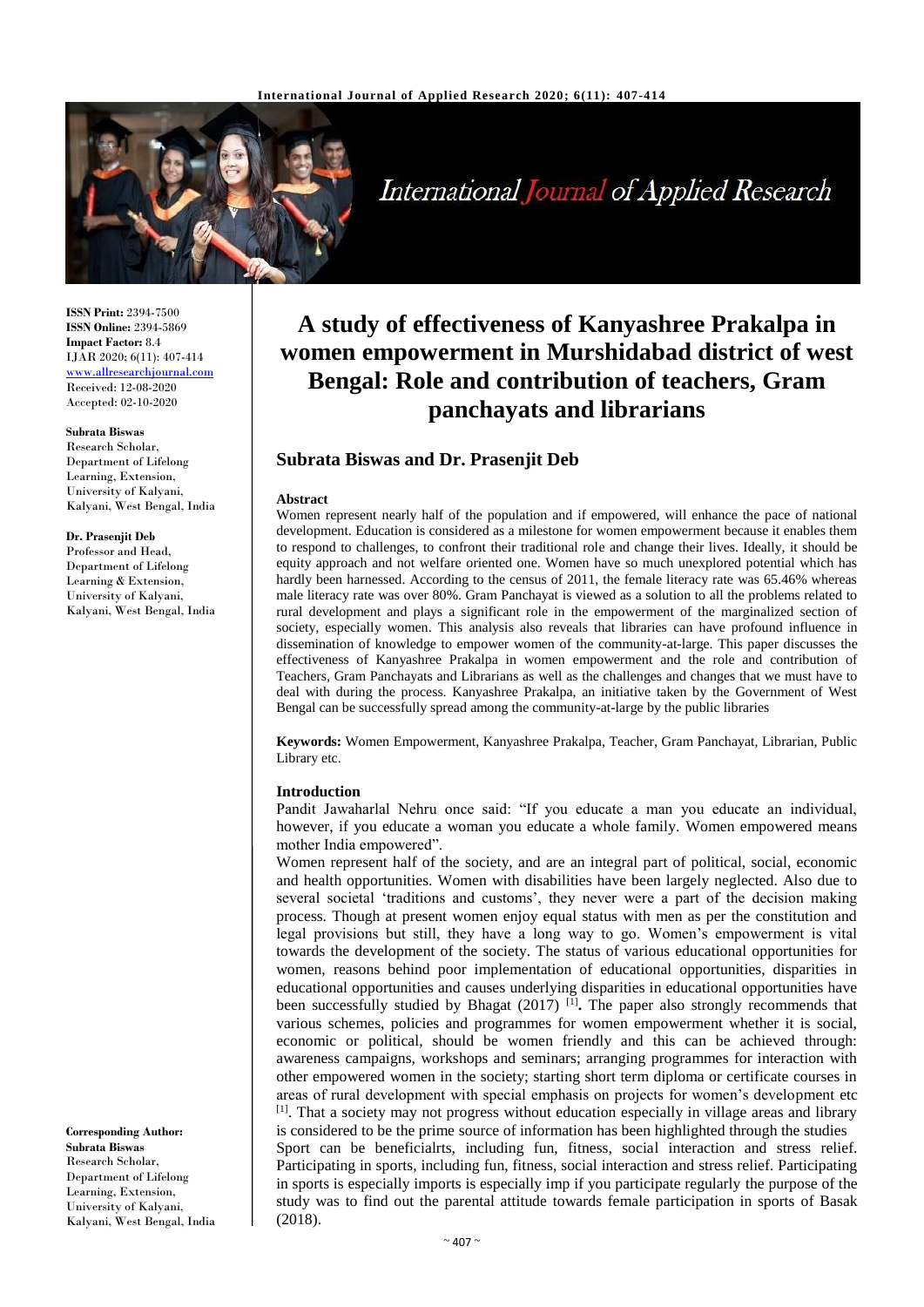Therefore, the importance of library and functions of a librarian as per thoughts of Gurudev formed the basis behind the preparation of this study  $[2]$ .

The powerful role of public libraries in implementing the information literacy programs, initiated by Government of India, constraints faced by public libraries in implementing the IL programs, and marketing and promotion of IL programs were the subjects of the study conducted by Srikanth (2017). Suggestions are made for offering effective IL programs by the public libraries [3].

In enhancing empowerment, women's age, age at marriage, work experience and husband's education and occupation, women's self achievement to earn more income, economic status and positive attitude towards job play a profound positive influence (Thapa & Gurung, 2010). The study also underpins the importance of economic interventions to empower and uplift the holistic condition of women [4].

In school management, women are able to attain management positions and can perform creditably becoming an imperative for educational planning and management. This was surveyed by Irechukwu (2010). Therefore, equal opportunities should be given to both sexes in order to tap their talents and abilities for societal progress [5].

Self-help Groups can also mark the beginning of a major process of empowering women, although not much attention was paid to women's formal education (Ghosh, Chakravarti and Mansi, 2015). The study explores the impact of these measures on women's empowerment in the states of West Bengal and Mizoram. The study also found that affirmative action does ensure that larger number of women may enter into the arena of politics. Simultaneously, it does not ensure that the women participating in politics function as elected representatives, because of lack of education. Empowerment needs to be seen as a holistic outcome of processes of critical education that enables women to lead autonomous lives and the freedom to act. Both affirmative action and education are necessary to empower women who have suffered discrimination and lack of power always [6].

Another aspect of women's empowerment is the intimate connection between employment in general and selfemployment in particular. This was the subject matter of study of Konesa & Kumar (2013). They also attempted to know what measures the Panchayat Raj Institutions had taken to implement employment schemes, especially Swaranjayanti Gram Swaranrozgar Yojana [7] .

Another study of Demasson, Partridge and Bruce (2017) revealed that the respondents constituted information literacy in four ways, as: intellectual process, technical skills, navigating the social world and gaining the desired result. The findings and the attending study will help to provide a new evidence base that assists in the design and delivery of activities supporting future information literacy endeavors in the nation's public libraries [8].

The librarian's multiple roles as an expert searcher, organizer, and analyzer form an integral part of the Cochrane Collaboration's criteria for conducting systematic reviews [Harris (2005)]. Moreover, the responsibilities of the expert searcher directly reflect the key skills and knowledge as depicted in the ''Definition of Expert Searching'' section of the Medical Library Association's policy statement, ''Role of Expert Searching in Health Sciences Libraries<sup>[9]</sup>.''

#### **Objectives**

- 1. To reveal the meaning of women empowerment
- 2. To discuss the role of teachers towards the effectiveness of Kanyashree Prakalpa in women empowerment
- 3. To highlight the challenges against women empowerment
- 4. The role of Gram panchayats towards the effectiveness of Kanyashree Prakalpa in women empowerment.
- 5. To role of a librarian in getting information towards women empowerment

#### **Methodology**

The present study is dealing with the study of effectiveness of Kanyashree Prakalpa in women empowerment in Murshidabad district of West Bengal: Role and contribution of Teachers, Gram Panchayats and Librarians**.** The researchers have employed survey method. The primary data was collected from November 2018 to June 2019 from Murshidabad District of West Bengal. The data was collected from 50 teachers, 30 Gram Panchayats and 20 librarians of public library of four blocks such as Lalgola, Beldanga-II, Jalangi and Nabagram in Murshidabad of West Bengal. It attempts to describe and interpret practices, processes, trends, effects, attitudes and beliefs etc. of the phenomenon. Hence, this method has been found to be the most suitable for this study.

#### **Population of the study**

All teachers, Gram panchayats and librarians of Murshidabad District of West Bengal constituted the population of the present study.

## **Variable**

The variables are used in this study:

## **Dependent Variable**

The perception of teachers towards the effectiveness of Kanyashree Prakalpa in women empowerment (Y), role of Gram Panchayats towards the effectiveness of Kanyashree Prakalpa in women empowerment (Z) and the role of a librarian in getting information towards women empowerment (W).

#### **Independent Variable**

Age of the respondent  $(X_1)$ , educational status  $(X_2)$ , objectives of the Kanyashree Prakalpa  $(X_3)$ , useful of Kanyashree Prakalpa  $(X_4)$ , Kanyashree Prakalpa helps to reduce girls' dropout  $(X_5)$ , Kanyashree Prakalpa helps reduce child marriage  $(X_6)$ , Kanyashree Prakalpa helps to get higher education for girls  $(X_7)$ , Kanyashree one-time grant helps girls to make them self-reliant  $(X_8)$ , utility of Kanyashree one-time grant  $(X_9)$ , availability of other schemes  $(X_{10})$ , knowledge about the Kanyashree Prakalpa  $(X_{11})$ , how to help in the case of women empowerment  $(X_{12})$ , Gram Panchayat's help for Kanyashree Prakalpa  $(X_{13})$ , what steps do you think should be taken for girls to become self-reliant  $(X_{14})$ , after launching Kanyashree Prakalpa, minimum age of marriage in your area  $(X_{15})$ , girl students in your area who got bicycle  $(X_{16})$ , do you think, after launching Kanyashree Prakalpa, girls have become interested in higher education  $(X_{17})$ , in your area, do you think that Kanyashree has been able to provide higher education  $(X_{18})$ , any panchayat member in your panchayat has got the benefit Kanyashree Prakalpa  $(X_{19})$ , users come to the public library regularly  $(X_{20})$ , the average users comes to the public library  $(X_{21})$ , role of public library to play in getting the opportunity of the Kanyashree Prakalpa  $(X_{22})$ , role of public library to organize training in women empowerment  $(X_{23})$ , role of public library to play in getting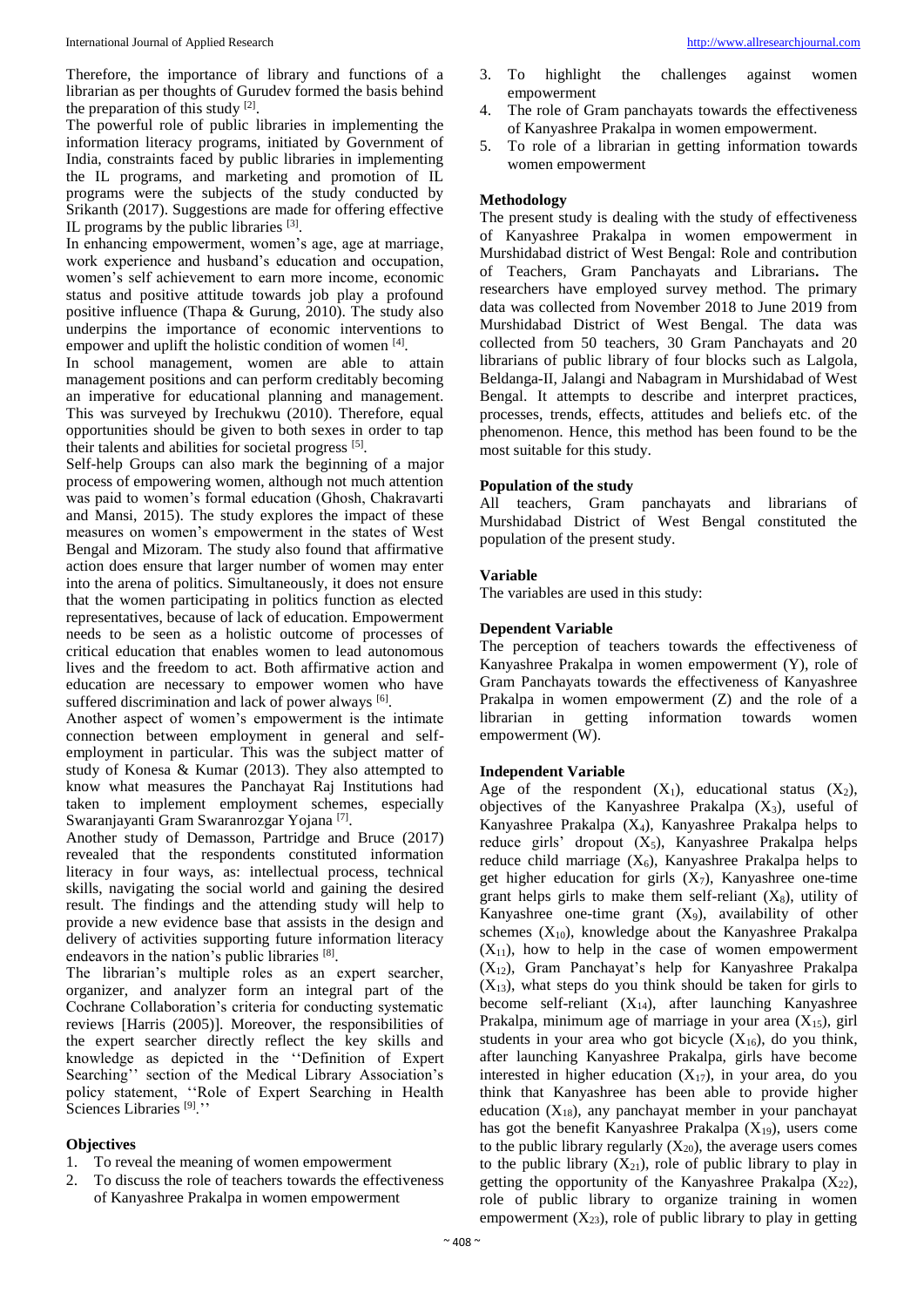information of jobs and business  $(X_{24})$  and users expect from the public library  $(X_{25})$ .

## **The meaning of women empowerment**

In the simplest of words women empowerment is the creation of an environment where women can make independent decision on their personal development as well as shine as equal to men in all aspects in society. Women's empowerment includes mobility, voice, decision-making in the family, property rights and freedom from domestic abuse. Empirical evidence shows a positive correlation between women's earnings, their productivity and poverty alleviation (World Bank and Gender Equality, 2010-08- 10).This can only happen if there is a channelized route for the empowerment of women. Thus it is no real surprise that women empowerment in India is a hotly discussed topic with no real solution looming in the horizon except to consciously and consistently redouble our efforts and continue to target the sources of all the violence and ill will towards women.

## **Results and Discussion**

**Part I:** The perception of teachers towards the effectiveness of Kanyashree prakalpa in women empowerment (Y)

**Table I:** Mean, S.D. and t- value of Teachers

| <b>Variables</b> | Mean  | S.D. | N  | t-value   |
|------------------|-------|------|----|-----------|
| $X_1$            | 44.18 | 8.23 | 50 | $-.761$   |
| $X_2$            | 6.82  | 1.47 | 50 | .593      |
| $X_3$            | 2.48  | .99  | 50 | 1.623     |
| $X_4$            | 1.24  | .66  | 50 | 1.304     |
| $X_5$            | 1.82  | .39  | 50 | 1.274     |
| $X_6$            | 1.86  | .35  | 50 | $-.232$   |
| X7               | 1.90  | .30  | 50 | $-1.160$  |
| $X_8$            | 1.22  | .68  | 50 | .845      |
| X9               | 1.62  | .83  | 50 | 1.645     |
| $X_{10}$         | 3.50  | .93  | 50 | .674      |
| $X_{11}$         | 3.38  | .64  | 50 | $4.532**$ |
| $X_{12}$         | 1.14  | .57  | 50 | 1.032     |

Critical value  $(2-Tail, 0.05) = +or- 2.026$  \*Significant at 5% level Critical value (2-Tail,  $0.01$ ) = +or- 2.715  $**$  Significant at 1% level

Table I shows the mean, S.D. and t- value of the twelve casual variables of the perception of teachers towards the

effectiveness of Kanyashree prakalpa in women empowerment (Y). From the above table it has been found out that the perception of teachers towards the effectiveness of Kanyashree prakalpa in women empowerment (Y) as highest age of the respondent  $(X_1)$  how to help in the case of women empowerment  $(X_{12})$ .

It is evident that the perception of teachers towards the effectiveness of Kanyashree prakalpa in women empowerment (Y), the preferred age of the respondent  $(X_1)$ is the most significant which is then followed by other variables. How to help in the case of women empowerment  $(X_{12})$  is the least preferred by the perception of teachers towards the effectiveness of Kanyashree prakalpa in women empowerment (Y)

The above table presents the t- values to the twelve casual variables of the perception of teachers towards the effectiveness of Kanyashree prakalpa in women empowerment (Y). The obtained t-values for knowledge about the Kanyashree Prakalpa  $(X_{11})$  have been found strongly significant at 0.01 levels significant. This indicates that teachers, having sound knowledge about Kanyashree Prakalpa, would provide support to girls' students in their proper utilisation of Kanyashree one time grant towards their enterprises.

**Table 2:** Multiple Regression Analysis

| R       | <b>Adjusted R</b><br><b>Square</b> | $\mathbf{R}^2$ | <b>SE</b> |                       | Df | Sig. F     |
|---------|------------------------------------|----------------|-----------|-----------------------|----|------------|
| 0.79653 | 0.51591                            |                |           | 0.634460.471265.35170 |    | $0.0000**$ |

\* Significant at 5% level

\*\* Significant at 1% level

From above Table II, the contribution of all the twelve casual variables have a multiple correlation (R) of 0.79653 and an adjusted R square  $(R^2)$  of 0.51591. The combination of these variables explained standard error 0.5 per cent of the variance in the perception of teachers towards the effectiveness of Kanyashree prakalpa in women empowerment as revealed by the coefficient determinant  $\mathbb{R}^2$ (0.63446). The F value of 5.35170 [DF (12, 37)] (sig. 0.0000) indicates that the multiple regression have been found significant even at 0.01 level of significant.

**Table 3:** Step-down Regression Model

| <b>Steps in Regression</b> | --      | $\mathbf{D}^2$<br> | CЕ<br>ЮĽ                  |                       | DF      | Sig. 1     | <b>Durbin-Watson Test</b> |
|----------------------------|---------|--------------------|---------------------------|-----------------------|---------|------------|---------------------------|
| ΔH                         | 0.62219 | 0.38712            | 52575<br>,, <i>,,,,</i> , | 30.31870              | 48)     | $0.0000**$ | . 45019                   |
| <b>TT</b><br>$X_7$         | 0.69045 | 0.47672            | 0.50028                   | .1.40930<br>$^{\sim}$ | 47<br>- | $0.0000**$ |                           |

\* Significant at 5% level

\*\* Significant at 1% level

Table III shows the dependent variable as the perception of teachers towards the effectiveness of Kanyashree Prakalpa in women empowerment. In the  $1<sup>st</sup>$  step the effective predictor is knowledge about Kanyashree Prakalpa (X<sub>11</sub>). The relation between the predictor and the perception of teachers towards the effectiveness of Kanyashree prakalpa in women empowerment is strongly significant  $(R= 39,$  $p<.01$ ). The R<sup>2</sup> value shows that 38.71 per cent of the variance in the perception of teachers towards the effectiveness of Kanyashree prakalpa in women empowerment scores can be predicted by the predictor. The standard error value 0.53 indicates that the precision of

prediction is reasonable. The F value of 30.31870 (Sig. 0.0000) indicates that the regression is strongly significant. In the 2<sup>nd</sup> step the effective predictor is role of Kanyashree Prakalpa helps to get higher education for girls  $(X_7)$ . The relation between the predictor and the perception of teachers towards the effectiveness of Kanyashree prakalpa in women empowerment is strongly significant ( $R = 48$ ,  $p < .01$ ). The  $R^2$ value shows that 47.67 per cent of the variance in the perception of teachers towards the effectiveness of Kanyashree prakalpa in women empowerment scores can be predicted by the predictor. The standard error value 0.50 indicates that the precision of prediction is reasonable. The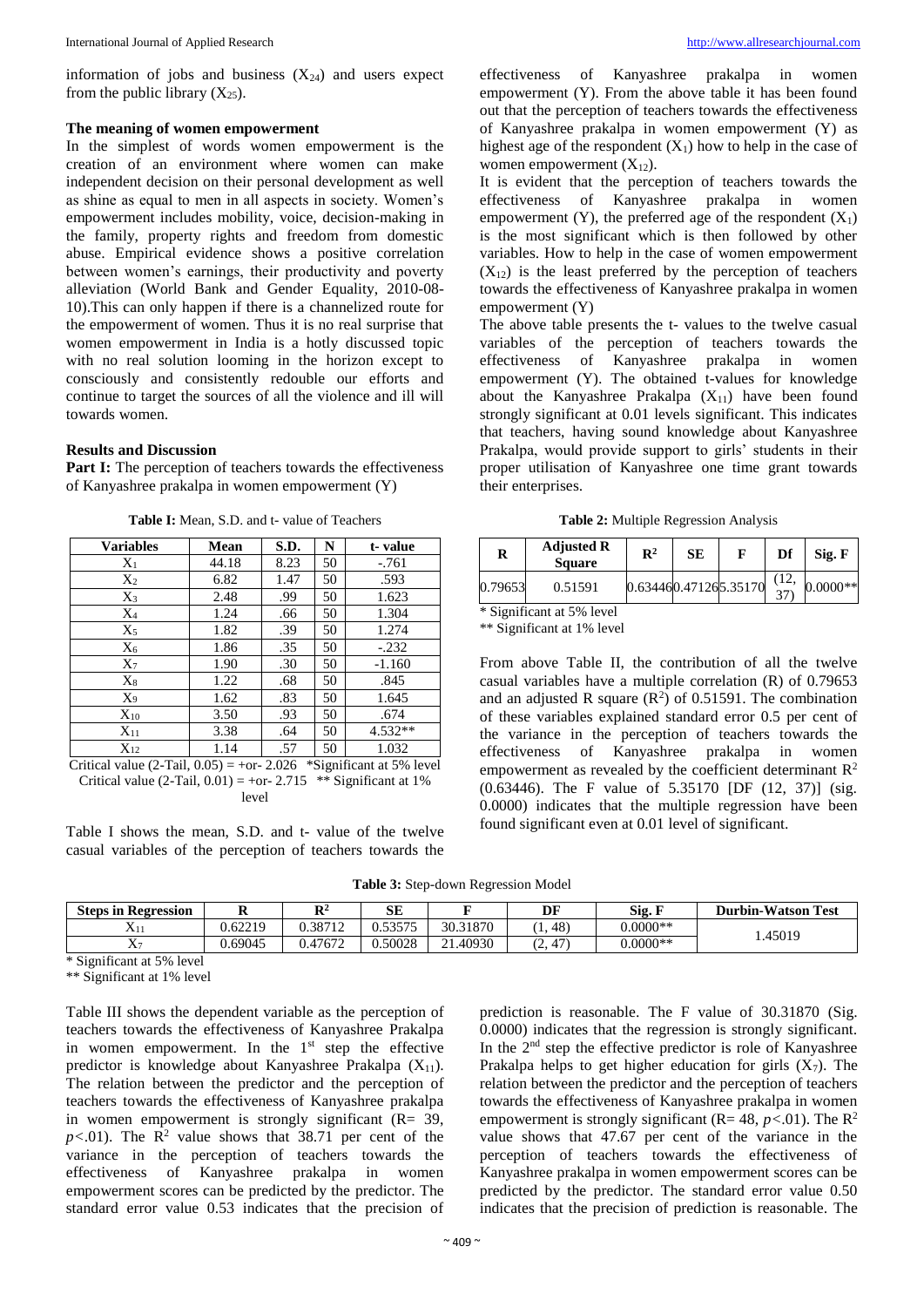F value of 21.40930 (Sig. 0.0000) indicates that the regression is strongly significant. The Durbin-Watson test value of 1.45019 demonstrates that positive autocorrelation is significant.

| <b>Variables</b>                                                              | Mean<br>Rank | Chi-<br>square    | P value |
|-------------------------------------------------------------------------------|--------------|-------------------|---------|
| Age of the respondent $(X_1)$                                                 | 13.00        |                   |         |
| Educational status $(X_2)$                                                    | 11.96        |                   |         |
| Objectives of the Kanyashree<br>Prakalpa $(X_3)$                              | 6.98         |                   |         |
| Usefulness of Kanyashree Prakalpa<br>$(X_4)$                                  | 3.12         |                   |         |
| How does Kanyashree Prakalpa help<br>to reduce girls' dropout $(X_5)$         | 5.49         |                   |         |
| Role of Kanyashree Prakalpa in<br>reducing child marriage marriage $(X_6)$    | 5.65         |                   |         |
| Role of Kanyashree Prakalpa to get<br>higher education for girls $(X_7)$      | 5.75         | 456.8763 0.0000** |         |
| Role of Kanyashree one-time grant<br>girls to make girls self-reliant $(X_8)$ | 3.18         |                   |         |
| Utility of Kanyashree one-time grant<br>(X9)                                  | 4.42         |                   |         |
| Availability of other schemes $(X_{10})$                                      | 9.47         |                   |         |
| Knowledge about Kanyashree<br>Prakalpa $(X_{11})$                             | 9.36         |                   |         |
| How to help in the case of women<br>empowerment $(X_{12})$                    | 2.89         |                   |         |

\*\* Significant at 1% level

From table IV, it can be supposed that age of the respondent scored the highest mean value. Since the p value is less than 0.01, the study concluded that there is a significant enrichment in the perception of teachers towards the effectiveness of Kanyashree prakalpa in women empowerment at the 1% level. The means rank for age of the respondent (13.00) is the highest followed in decreasing order by educational status (11.96), availability of other schemes (9.47), knowledge about Kanyashree Prakalpa (9.36), objectives of the Kanyashree Prakalpa (6.98), role of Kanyashree Prakalpa to get higher education for girls (5.75), role of Kanyashree Prakalpa in reducing child marriage marriage (5.65), how does Kanyashree Prakalpa help to reduce girls' (5.49), utility of Kanyashree one-time grant (4.42), role of Kanyashree one-time grant girls to make girls self-reliant (3.18), usefulness of Kanyashree Prakalpa (3.12) and how to help in the case of women empowerment (2.89) of the perception of teachers towards the effectiveness of Kanyashree prakalpa in women empowerment. The Chisquare value is 456.8763 and since the p value is less than 0.01, the study concluded that there is a significant change at the 1% level in the perception of teachers towards the effectiveness of Kanyashree prakalpa in women empowerment.

Part II: Role of Gram Panchayats towards the effectiveness of Kanyashree Prakalpa in women empowerment (Z)

**Table 5:** Mean, S.D. and t- value of Gram Panchayats

| <b>Variables</b>  | Mean  | S.D. | N  | t-value   |
|-------------------|-------|------|----|-----------|
| $X_1$             | 40.57 | 8.54 | 30 | $-1.974$  |
| $X_2$             | 3.23  | 1.19 | 30 | $-0.803$  |
| $X_3$             | 2.07  | 0.83 | 30 | $-0.763$  |
| $\rm X_4$         | 1.03  | 0.18 | 30 | $\bullet$ |
| $\mathrm{X}_5$    | 1.97  | 0.18 | 30 | $\bullet$ |
| $\rm X_6$         | 1.97  | 0.18 | 30 | 0.425     |
| $X_7$             | 2.00  | 0.00 | 30 |           |
| $\mathrm{X}_8$    | 1.27  | 0.69 | 30 | 1.397     |
| X9                | 1.67  | 0.96 | 30 | $-1.699$  |
| $X_{10}$          | 4.37  | 0.96 | 30 | $-0.860$  |
| $X_{11}$          | 3.57  | 0.82 | 30 | 1.139     |
| $X_{12}$          | 1.17  | 0.65 | 30 | $-2.449*$ |
| $X_{13}$          | 2.00  | 0.00 | 30 |           |
| $\mathbf{X}_{14}$ | 2.03  | 0.67 | 30 | $-0.253$  |
| $X_{15}$          | 18.03 | 0.18 | 30 | 0.491     |
| $X_{16}$          | 1.83  | 0.38 | 30 | $-0.304$  |
| $X_{17}$          | 1.87  | 0.35 | 30 | $-0.486$  |
| $X_{18}$          | 10.37 | 4.29 | 30 | $-0.008$  |
| $X_{19}$          | 1.00  | 0.00 | 30 |           |

Critical value (2-Tail,  $0.05$ ) = +or- 2.228 \*Significant at 5% level

Table V shows the mean, S.D. and t- value of the nineteen variables of the role of Gram panchayat towards the effectiveness of Kanyashree Prakalpa in women empowerment (Z). The above Table expresses that the role of Gram panchayat towards the effectiveness of Kanyashree Prakalpa in women empowerment as highest age of the respondent while the least is on, any panchayat member in your panchayat has got the benefit Kanyashree Prakalpa. On the other hand, they have shown equal level of how does Kanyashree Prakalpa help to reduce girls' dropout  $(X_5)$ , role of Kanyashree Prakalpa in reducing child marriage  $(X_6)$ , role of Kanyashree Prakalpa to get higher education for girls

 $(X<sub>7</sub>)$  and Gram panchayat's help for Kanyashree Prakalpa  $(X_{13})$ . In case of girl students in your area who got bicycle  $(X_{16})$  and do you think, after launching Kanyashree Prakalpa, girls have become interested in higher education  $(X_{17})$ , have shown almost similar level.

It is evident that role of Gram panchayat towards the effectiveness of Kanyashree Prakalpa in women empowerment (Z) preferred age of the respondent  $(X_1)$  most which is followed by after launching Kanyashree Prakalpa, minimum age of marriage in your area  $(X_{15})$ , in your area, do you think that Kanyashree has been able to provide higher education  $(X_{18})$ , availability of other schemes  $(X_{10})$ ,

Critical value  $(2-Tail, 0.01) = +or-3.169$  \*\* Significant at 1% level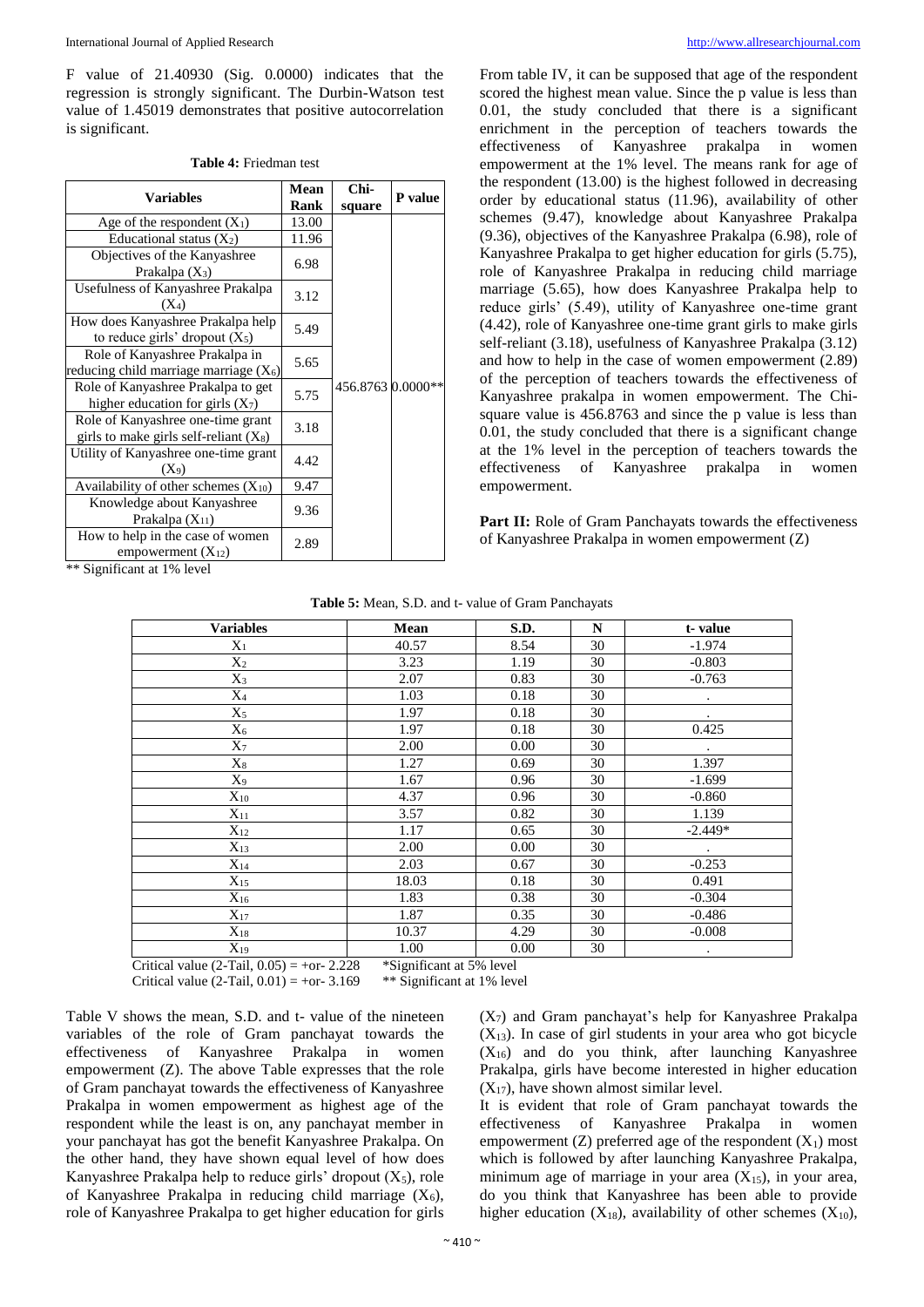knowledge about Kanyashree Prakalpa  $(X_{11})$ , educational status  $(X_2)$ , objectives of the Kanyashree Prakalpa  $(X_3)$ , what steps do you think should be taken for girls to become self-reliant  $(X_{14})$ , while they have least role of Kanyashree Prakalpa to get higher education for girls  $(X_7)$ , Gram panchayat's help for Kanyashree Prakalpa  $(X_{13})$ , how does Kanyashree Prakalpa help to reduce girls' dropout  $(X_5)$ , role of Kanyashree Prakalpa in reducing child marriage  $(X_6)$ , do you think, after launching Kanyashree Prakalpa, girls have become interested in higher education  $(X_{17})$ , girl students in your area who got bicycle  $(X_{16})$ , utility of Kanyashree onetime grant  $(X_9)$ , role of Kanyashree one-time grant girls to make girls self-reliant  $(X_8)$ , how to help in the case of women empowerment  $(X_{12})$ , useful of Kanyashree Prakalpa  $(X<sub>4</sub>)$  and any panchayat member in your panchayat who got the benefit of Kanyashree Prakalpa  $(X_{19})$ . Any panchayat member in your panchayat who got the benefit of Kanyashree Prakalpa  $(X_{19})$  is least preferred in the role of Gram panchayat towards the effectiveness of Kanyashree Prakalpa in women empowerment (Z).

The above table presents the t- values to the nineteen variables of role of Gram panchayat towards the effectiveness of Kanyashree Prakalpa in women empowerment (Z). The obtained t-values for how to help in the case of women empowerment  $(X_{12})$  have been found significant at 0.05 levels significant. In a village level, Gram Panchayat has been playing the role of local selfgovernment. The Gram Panchayat Pradhan or Member can guide Kanyashree students in their start-up enterprise. In the study area, the lack of guidance from the part of Gram Panchayat is being observed which is highly alarming towards the successful implementation of Kanyashree Prakalpa.

|  | Table 6: Multiple Regression Analysis |  |
|--|---------------------------------------|--|
|  |                                       |  |

| R       | <b>Adjusted R</b><br><b>Square</b> | $\mathbf{R}^2$ | SЕ |                       | Df   | Sig. F |
|---------|------------------------------------|----------------|----|-----------------------|------|--------|
| 0.76456 | 0.19680                            |                |    | 0.584550.227381.50755 | (14, | 0.2198 |

\* Significant at 5% level

\*\* Significant at 1% level

From above Table VI, the contribution of all the casual variables have a multiple correlation (R) of 0.76456 and an adjusted R square  $(R^2)$  of 0.19680. The combination of these variables explained standard error 0.2 per cent of the variance in the prediction of the role of Gram panchayat towards the effectiveness of Kanyashree Prakalpa in women empowerment as revealed by the coefficient determinant  $\mathbb{R}^2$ (0.58455). The F value of 1.50755 [DF (14, 15)] (sig. 0.2198) indicates that the multiple regression have not been found significant even at 0.05 level of significant.

**Table 7:** Step-down Regression Model

| <b>Steps in Regression</b> | л,      | $\mathbf{D}^2$<br>v | SЕ      |          | DF  | Sig. I     | Durbin-Watson<br><b>Test</b> |
|----------------------------|---------|---------------------|---------|----------|-----|------------|------------------------------|
| $\mathrm{X}_{12}$          | 0.55956 | 0.31311             | 0.21399 | 12.76353 | 28) | $0.0013**$ | .26259                       |
| * Significant at 5% level  |         |                     |         |          |     |            |                              |

\*\* Significant at 1% level

Table VII shows the dependent variable is role of Gram panchayat towards the effectiveness of Kanyashree Prakalpa in women empowerment. In the step the effective predictor is how to help in the case of women empowerment  $(X_{12})$ . The relation between the predictor and role of Gram panchayat towards the effectiveness of Kanyashree Prakalpa in women empowerment is strongly significant  $(R= 31,$  $p$ <.01). The  $\mathbb{R}^2$  value shows that 31.31 per cent of the

variance in role of Gram panchayat towards the effectiveness of Kanyashree Prakalpa in women empowerment scores can be predicted by the predictor. The standard error value 0.21 indicates that the precision of prediction is reasonable. The F value of 12.76353 (Sig. 0.0013) indicates that the regression is strongly significant. The Durbin-Watson test value of 1.26259 demonstrates that positive autocorrelation is significant.

**Table 8:** Friedman test

| <b>Variables</b>                                                                                               | Mean Rank Chi-square P value |                   |  |
|----------------------------------------------------------------------------------------------------------------|------------------------------|-------------------|--|
| Age of the respondent $(X_1)$                                                                                  | 20.00                        |                   |  |
| Educational status $(X_2)$                                                                                     | 13.82                        |                   |  |
| Objectives of the Kanyashree Prakalpa $(X_3)$                                                                  | 9.58                         |                   |  |
| Usefulness of Kanyashree Prakalpa (X4)                                                                         | 3.45                         |                   |  |
| How does Kanyashree Prakalpa help to reduce girls' dropout $(X_5)$                                             | 9.63                         |                   |  |
| Role of Kanyashree Prakalpa in reducing child marriage $(X_6)$                                                 | 9.63                         |                   |  |
| Role of Kanyashree Prakalpa to get higher education for girls $(X_7)$                                          | 9.85                         |                   |  |
| Role of Kanyashree one-time grant girls to make girls self-reliant $(X_8)$                                     | 4.78                         |                   |  |
| Utility of Kanyashree one-time grant $(X_9)$                                                                   | 7.22                         |                   |  |
| Availability of other schemes $(X_{10})$                                                                       | 16.20                        | 410.7643 0.0000** |  |
| Knowledge about Kanyashree Prakalpa (X <sub>11</sub> )                                                         | 15.25                        |                   |  |
| How to help in the case of women empowerment $(X_{12})$                                                        | 4.00                         |                   |  |
| Gram panchayat's help for Kanyashree Prakalpa (X <sub>13</sub> )                                               | 9.85                         |                   |  |
| What steps do you think should be taken for girls to become self-reliant $(X_{14})$                            | 9.68                         |                   |  |
| After launching Kanyashree Prakalpa, minimum age of marriage in your area $(X_{15})$                           | 18.93                        |                   |  |
| Girl students in your area got bicycle $(X_{16})$                                                              | 8.73                         |                   |  |
| Do you think, after launching Kanyashree Prakalpa, girls have become interested in higher education $(X_{17})$ | 8.97                         |                   |  |
| In your area, do you think that Kanyashree has been able to provide higher education $(X_{18})$                | 17.78                        |                   |  |
| Panchayat member in your panchayat who got the benefit of Kanyashree Prakalpa $(X_{19})$                       | 3.23                         |                   |  |

\*\* Significant at 1% level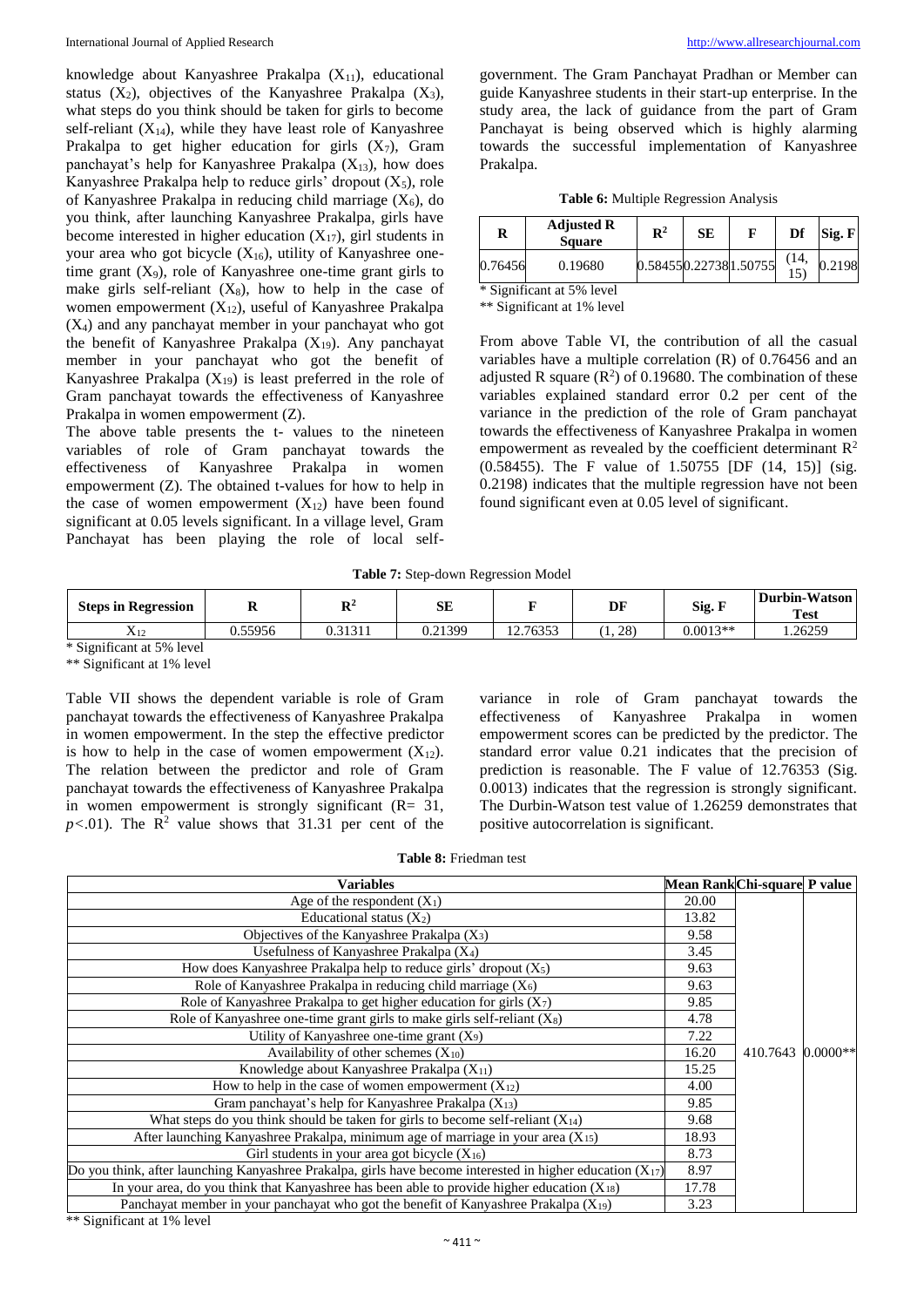From table VIII, it can be supposed that age of the respondent scored the highest mean value. Since the p value is less than 0.01, the study concluded that there is a significant enrichment in role of Gram panchayat towards the effectiveness of Kanyashree Prakalpa in women empowerment at the 1% level. The means rank for age of the respondent (20.00), is the highest followed in decreasing order by after launching Kanyashree Prakalpa, minimum age of marriage in your area (18.93), in your area, do you think that Kanyashree has been able to provide higher education (17.78), availability of other schemes (16.20), knowledge about Kanyashree Prakalpa (15.25), educational status (13.82), role of Kanyashree Prakalpa to get higher education for girls (9.85), gram panchayat's help for Kanyashree Prakalpa (9.85), what steps do you think should be taken for girls to become self-reliant (9.68), Kanyashree Prakalpa helps to reduce girls' dropout (9.63), how does Kanyashree Prakalpa help to reduce girls' dropout (9.63), objectives of the Kanyashree Prakalpa (9.58), do you think,

after launching Kanyashree Prakalpa, girls have become interested in higher education (8.97), girl students in your area who got bicycle (8.73), utility of Kanyashree one-time grant (7.22), role of Kanyashree one-time grant girls to make girls self-reliant (4.78), how to help in the case of women empowerment (4.00), usefulness of Kanyashree Prakalpa (3.45) and panchayat member in your panchayat who got the benefit of Kanyashree Prakalpa (3.23) of the role of Gram panchayat towards the effectiveness of Kanyashree Prakalpa in women empowerment. The Chisquare value is  $410.7643$  and since the p value is less than 0.01, the study concluded that there is a significant change at the 1% level in role of Gram panchayat towards the effectiveness of Kanyashree Prakalpa in women empowerment.

Part III: Role of a librarian in getting information towards women empowerment (W)

| <b>Variables</b> | Mean  | S.D. | $\mathbf N$ | t-value   |
|------------------|-------|------|-------------|-----------|
| $X_1$            | 49.75 | 9.62 | 20          | 1.471     |
| $X_2$            | 4.50  | 1.54 | 20          | 1.255     |
| $X_3$            | 2.45  | 1.00 | 20          | 1.433     |
| $X_4$            | 1.00  | 0.00 | 20          | $\bullet$ |
| $X_5$            | 2.00  | 0.00 | 20          | $\bullet$ |
| $X_6$            | 1.90  | 0.31 | 20          | $-2.451$  |
| $X_7$            | 2.00  | 0.00 | 20          | $\bullet$ |
| $X_8$            | 1.45  | 1.10 | 20          | $-0.038$  |
| $X_9$            | 1.80  | 1.01 | 20          | $-0.478$  |
| $X_{10}$         | 4.50  | 1.00 | 20          | $-1.597$  |
| $X_{11}$         | 4.25  | 0.91 | 20          | $-0.271$  |
| $X_{12}$         | 1.35  | 0.99 | 20          | $-1.367$  |
| $X_{20}$         | 2.00  | 0.00 | 20          | $\bullet$ |
| $X_{21}$         | 13.75 | 5.59 | 20          | $-0.101$  |
| $X_{22}$         | 2.25  | 1.21 | 20          | $-1.673$  |
| $X_{23}$         | 1.65  | 1.04 | 20          | 1.937     |
| $X_{24}$         | 4.80  | 0.70 | 20          | 0.012     |
| $X_{25}$         | 2.65  | 0.88 | 20          | $-1.100$  |

**Table 9:** Mean, S.D. and t- value of Librarians

Critical value (2-Tail,  $0.05$ ) = +or- 12.706

\*Significant at 5% level

Critical value (2-Tail,  $0.01$ ) = +or- 63.657

\*\* Significant at 1% level

Table IX shows the mean, S.D. and t- value of the eighteen variables of role of librarian in getting information towards women empowerment (W). These mean scores indicate that role of librarian in getting information towards women empowerment has average level of all the eighteen variables. It is clear from the above table that role of librarian in getting information towards women empowerment as highest age of the respondent  $(X_1)$  while they have the least usefulness of Kanyashree Prakalpa  $(X_4)$ . On the other hand, they have shown equal level in how does Kanyashree Prakalpa help to reduce girls' dropout  $(X_5)$  and regularity of users to the public library  $(X_{20})$ .

It is evident that in the role of librarian in getting information towards women empowerment (W) preferred age of the respondent  $(X_1)$  is the most significant which is followed by other variables. Usefulness of Kanyashree Prakalpa  $(X_4)$  is least preferred in the role of librarian in getting information towards women empowerment (W).

The above table presents the t- values to the eighteen variables of role of librarian in getting information towards women empowerment (W). The obtained t-values have not been found significant even at 0.05 level of significant. It means that there is no significant value of role of librarian in getting information towards women empowerment (W).

**Table 10:** Multiple Regression Analysis

| A       | . .<br>R S<br>Adiusted<br>Square<br> | ${\bf D}^2$<br>n | <b>SE</b> | -     | ne<br>וע | $\sim$<br>$\overline{\phantom{a}}$<br>S12. |
|---------|--------------------------------------|------------------|-----------|-------|----------|--------------------------------------------|
| 0.90786 | 33198<br>J.JJ                        | 92120<br>0.02420 | 1.09656   | 57444 | - 14. U  | በ 2071<br>0.297                            |

\* Significant at 5% level

\*\* Significant at 1% level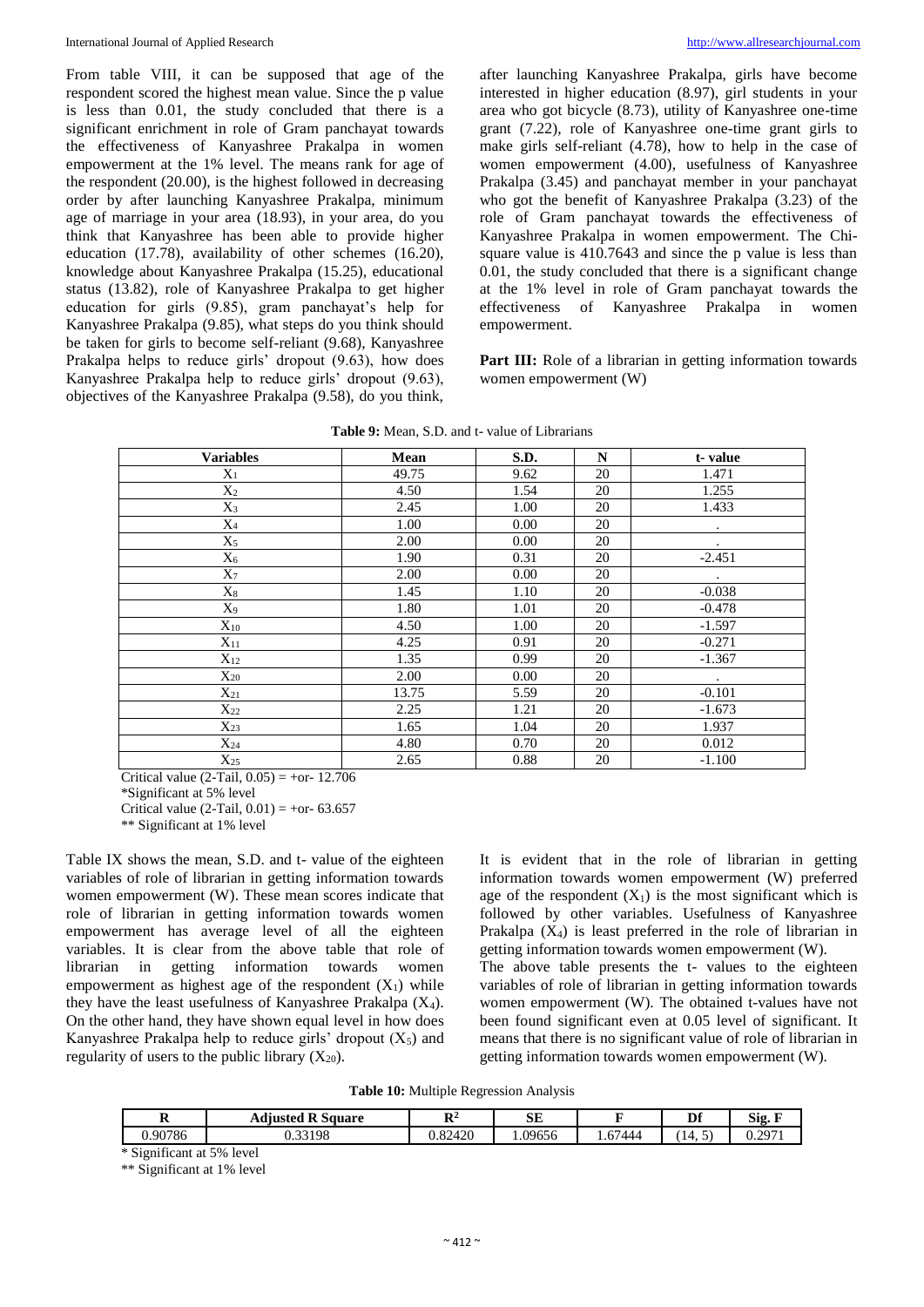The above Table X shows the contribution of all the casual variables have a multiple correlation (R) of 0.90786 and an adjusted R square  $(R^2)$  of 0.33198. The combination of these variables explained standard error 1.0 per cent of the variance in the prediction of the role of librarian in getting information towards women empowerment as revealed by the coefficient determinant  $\mathbb{R}^2$  (0.82420). The F value of 1.67444 [DF (14, 5)] (sig. 0.2971) indicates that the multiple regression have not been found significant even at 0.05 level of significant.

| Table 11: Step-down Regression Model |
|--------------------------------------|
|--------------------------------------|

| <b>Steps in Regression</b> | A       | Dź<br>A      | SЕ      |                 | DF       | Sig. I<br>$\overline{\phantom{a}}$ | <b>Durbin-Watson</b><br><b>Test</b> |
|----------------------------|---------|--------------|---------|-----------------|----------|------------------------------------|-------------------------------------|
| A 12                       | 0.55980 | 31338<br>∪.⊃ | 1.14218 | 1520<br>8.21525 | 18)<br>. | $0.0103*$                          | 2.62787                             |
|                            |         |              |         |                 |          |                                    |                                     |

\* Significant at 5% level

\*\* Significant at 1% level

Table XI shows the dependent variable is role of librarian in getting information towards women empowerment (W). In the step the effective predictor is how to help in the case of women empowerment  $(X_{12})$ . The relation between the predictor and role of librarian in getting information towards women empowerment (W) is strongly significant  $(R= 31,$  $p$ <.05). The  $\mathbb{R}^2$  value shows that 31.33 per cent of the variance in role of librarian in getting information towards women empowerment scores can be predicted by the predictor. The standard error value 1.14 indicates that the precision of prediction is reasonable. The F value of 8.21529 (Sig. 0.0103) indicates that the regression is strongly significant. The Durbin-Watson test value of 2.62787 demonstrates that positive autocorrelation is significant.

| <b>Variables</b>                                                                    | Mean Rank   Chi-square |          | <b>P</b> value |
|-------------------------------------------------------------------------------------|------------------------|----------|----------------|
| Age of the respondent $(X_1)$                                                       | 19.00                  |          |                |
| Educational status $(X_2)$                                                          | 14.15                  |          |                |
| Objectives of the Kanyashree Prakalpa $(X_3)$                                       |                        | 261.3055 | $0.0000**$     |
| Usefulness of Kanyashree Prakalpa (X4)                                              |                        |          |                |
| How does Kanyashree Prakalpa help to reduce girls' dropout $(X_5)$                  |                        |          |                |
| Role of Kanyashree Prakalpa in reducing child marriage $(X_6)$                      |                        |          |                |
| Role of Kanyashree Prakalpa to get higher education for girls $(X_7)$               |                        |          |                |
| Role of Kanyashree one-time grant girls to make girls self-reliant $(X_8)$          |                        |          |                |
| Utility of Kanyashree one-time grant $(X_9)$                                        |                        |          |                |
| Availability of other schemes $(X_{10})$                                            |                        |          |                |
| Knowledge about Kanyashree Prakalpa $(X_{11})$                                      |                        |          |                |
| How to help in the case of women empowerment $(X_{12})$                             |                        |          |                |
| Regularity of users to the public library $(X_{20})$                                |                        |          |                |
| Regularity of the average users to the public library $(X_{21})$                    |                        |          |                |
| Role of public library in getting the opportunity of Kanyashree Prakalpa $(X_{22})$ |                        |          |                |
| Role of public library to organize training in women empowerment $(X_{23})$         | 5.53                   |          |                |
| Role of public library in getting information of jobs and businesses $(X_{24})$     |                        |          |                |
| Users' expectations from the public library $(X_{25})$                              | 9.63                   |          |                |

\*\* Significant at 1% level

From table XII, it can be supposed that age of the respondent scored the highest mean value. Since the p value is less than 0.01, the study concluded that there is a significant enrichment in role of librarian in getting information towards women empowerment at the 1% level. It is clear from the above table that the means rank have highest age of the respondent (20.00) while they have least usefulness of Kanyashree Prakalpa (2.95) of the role of librarian in getting information towards women empowerment. The Chi-square value is 261.3055 and since the p value is less than 0.01, the study concluded that there is a significant change at the 1% level in role of librarian in getting information towards women empowerment.

#### **Conclusion**

Women play a crucial role in enhancing the development of a nation. They are vital assets of a lively humanity required for national improvement. The educated women are the most powerful tools to change the position of society and also to bring a reduction in inequalities and functions as a means of improving their status within the family. Empowerment of women aims at striving towards acquiring higher literacy level and education, better health care for women and their children, equal ownership of productive resources, increased participation in economic and

commercial sectors, awareness of their rights, improved standard of living and to achieve self-reliance, selfconfidence and self-respect among women. Both Government of India and Government of West Bengal have launched different schemes which aim at making girls independent both socially as well as financially and which will help in generating awareness and improving the efficiency of delivery of welfare services meant for women. Gram Panchayat is viewed as solution to all the problems of rural development and is linked to empowerment of the marginalized section of society, especially women. The analysis also revealed that librarians have a crucial role to play in disseminating knowledge for women empowerment of the community-at-large.

#### **Reference**

- 1. Bhagat P. Women Empowerment: Role of Meaningful Educational Opportunities. International Journal of Advanced Education and Research 2017;2(3):131-136.
- 2. Basak M. Tagore's thought of Library Education and its Services: An Overview. International Journal of Library and Information Studies 2018;8(2):55-59.
- 3. Srikanth C. Role of public libraries: information literacy in an information society. International Journal of